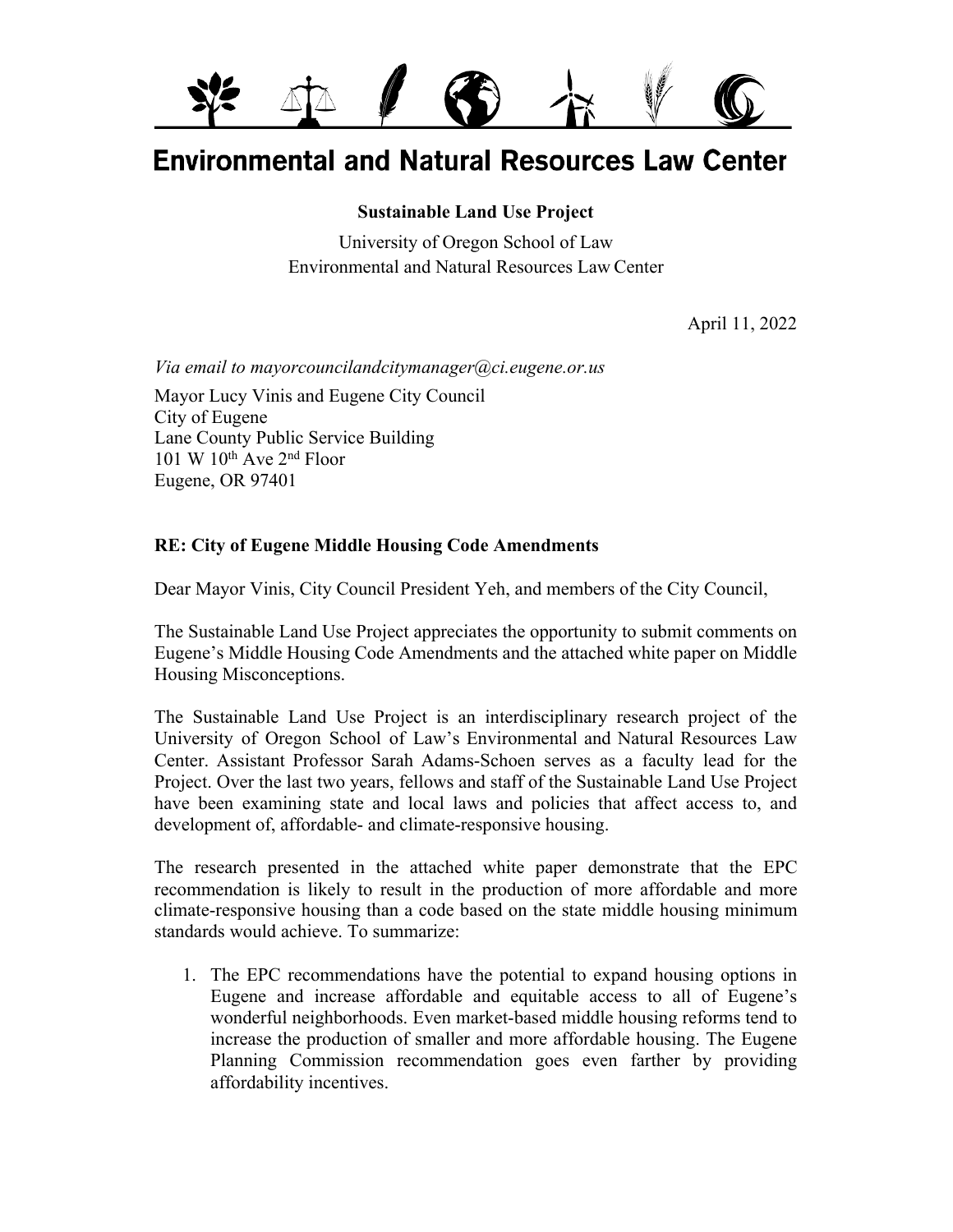

- 2. Allowing detached duplexes, triplexes and quadplexes is an important equity and anti-displacement measure that will likely result in more affordable housing overall and fewer teardowns. Amongst other equity benefits, the flexibility to develop detached plexes will benefit existing lower-income homeowners by allowing them to use their property to house one or more additional household without the need to expend money modifying their existing homes.
- 3. For most development scenarios, the EPC recommendations adopt the state minimum standards for off-street parking. The EPC goes beyond the state minimums by allowing development of small, affordable and near-transit middle housing without the expense of a required off-street parking space. This incentive will help keep rental and sales prices lower, is consistent with empirical data, and is climate responsive.
- 4. The EPC recommendations exceed the state minimum standards in terms of climate responsiveness. By allowing more lots in existing neighborhoods to be developed for housing and by encouraging smaller housing and housing near transit, the EPC recommendations will help Eugene decrease its climate footprint.
- 5. Finally, the EPC recommendations do more than the state minimum standards to promote housing and climate justice. The recommended code amendments present an historic and long-overdue opportunity to remove key regulatory barriers that have excluded low-income people, Black people, immigrants, indigenous peoples, and other People of Color from affluent "white" neighborhoods, parks, and schools, and limited access to wealth, health, opportunity, and safety. The harms of these exclusionary regulations also increase historically marginalized communities' climate-related risks. Although more reform is certainly needed to address the continuing legacy of systemic racism, by permitting small-scale multi-unit and smaller, more affordable single-unit housing in all neighborhoods, and providing incentives for smaller, more affordable and climate-responsive housing, adoption of the EPC recommendation will help move Eugene in the direction of more diverse housing and neighborhoods.

Accordingly, based on this research and our careful review of the EPC recommended middle housing code amendments, we urge you to adopt the EPC recommendations. We applaud the EPC and city planning staff for exceeding the state middle housing minimum standards by providing incentives for the development of affordable and climate-responsive housing.



UNIVERSITY OF OREGON **School of Law**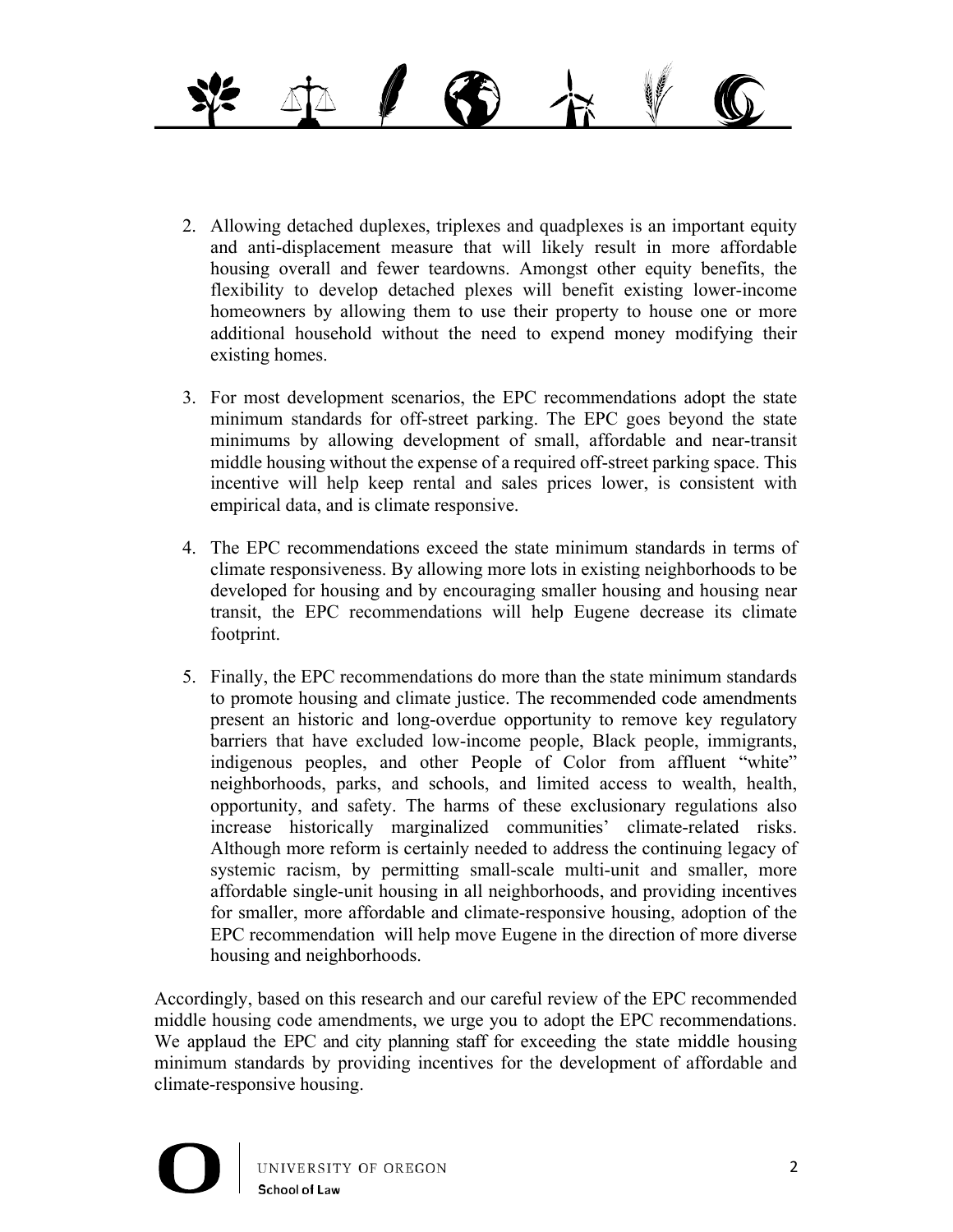

Thank you for considering these comments and the analysis and data provided in the attached white paper. We greatly appreciate the City's commitment to implementing the proposed middle housing code amendments and expanding housing options in Eugene.

Regards,

Ariana Buchanan J.D. Candidate 2022 Sustainable Land Use Fellow University of Oregon School of Law Environmental & Natural Resources Center Abuchan7@uoregon.edu

Anthony Jannelli J.D. Candidate 2022 Sustainable Land Use Fellow University of Oregon School of Law Environmental & Natural Resource Center Ajannel2@uoregon.edu

Victoria Whalen J.D. Candidate 2024 Sustainable Land Use Fellow University of Oregon School of Law Environmental & Natural Resources Center Vwhalen@uoregon.edu

Sarah Adams-Schoen Assistant Professor University of Oregon School of Law Saschoen@uoregon.edu

Michelle Smith Research Associate University of Oregon School of Law Environmental & Natural Resources Center Mesmith2@uoregon.edu

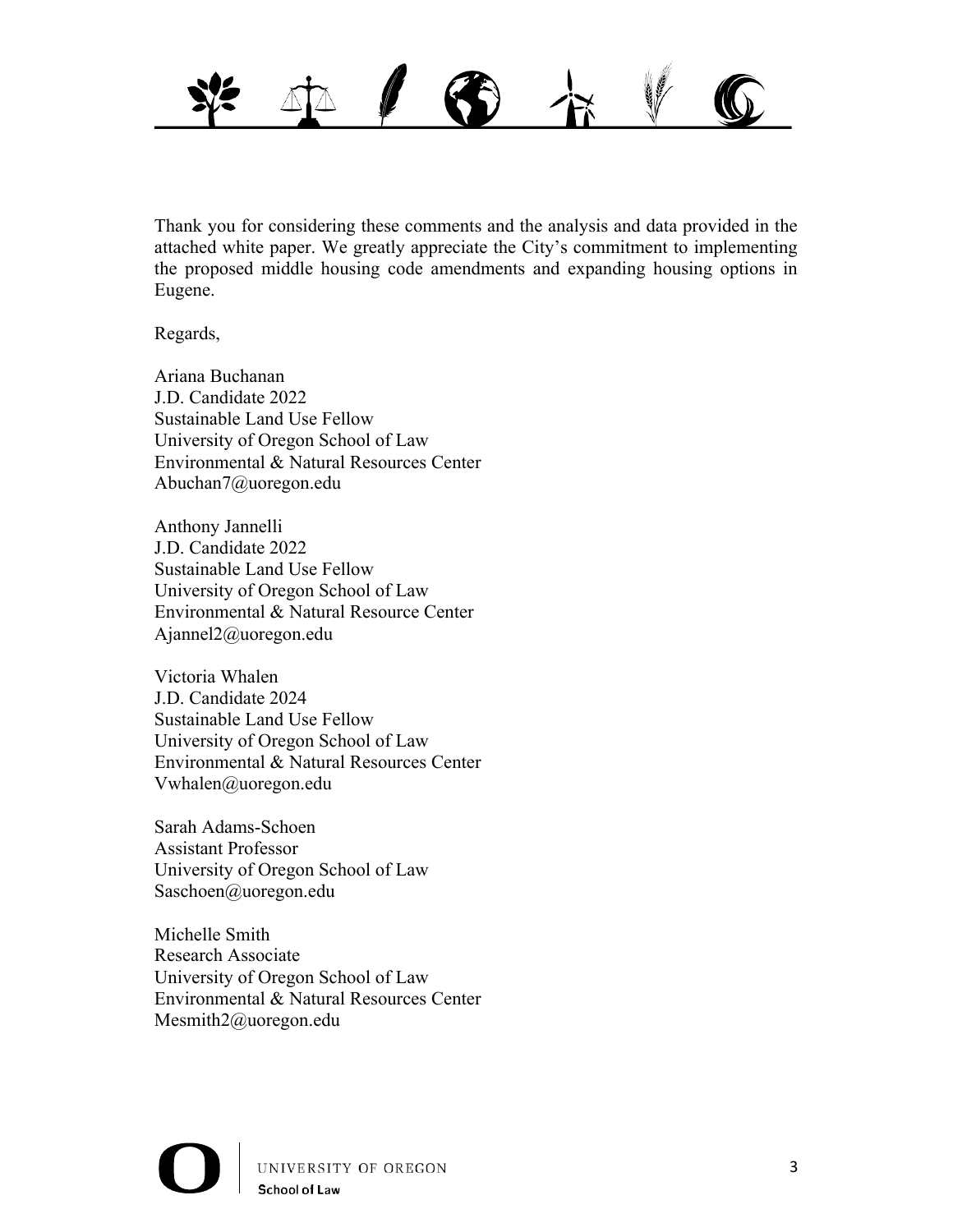

# **Environmental and Natural Resources Law Center**

# Sustainable Land Use Project

Ariana Buchanan J.D. Candidate 2022 Sustainable Land Use Fellow

Anthony Jannelli J.D. Candidate 2022 Sustainable Land Use Fellow

Victoria Whalen J.D. Candidate 2024 Sustainable Land Use Fellow Sarah Adams-Schoen Assistant Professor

Michelle Smith ENR Research Associate

## **Middle Housing Misconceptions**

This paper provides information and analysis regarding five misconceptions about middle housing generally and Eugene's implementation of Oregon's middle housing law specifically.

| Misconception                                                                                                                                                                                                                                        | <b>Evidence-Based Analysis</b>                                                                                                                                                                                                                                                                                                                                 |
|------------------------------------------------------------------------------------------------------------------------------------------------------------------------------------------------------------------------------------------------------|----------------------------------------------------------------------------------------------------------------------------------------------------------------------------------------------------------------------------------------------------------------------------------------------------------------------------------------------------------------|
| Middle housing reforms in the absence of<br>affordability mandates will drive up the<br>cost of housing.                                                                                                                                             | Even market-based middle housing reforms tend to<br>increase the production of smaller, more affordable<br>housing. The Eugene Planning Commission<br>recommendation goes farther by providing affordability<br>incentives.                                                                                                                                    |
| Allowing all possible configurations of<br>plexes (duplexes, triplexes & quadplexes)<br>will increase housing prices and result in<br>more existing homes being torn down.<br>Middle housing parking standards will<br>create neighborhood gridlock. | Allowing detached plexes is an important equity and<br>anti-displacement measure that will likely result in<br>(1) more affordable housing overall and (2) fewer<br>teardowns.<br>Data suggests most middle housing residents need 0 to<br>1 parking space and cannot afford the higher rents and<br>sales prices attributable to excessive off-street parking |
| Middle housing reforms are not climate<br>responsive.                                                                                                                                                                                                | requirements.<br>Middle housing reforms that allow more lots to be<br>developed for housing and encourage smaller housing<br>and housing near transit are climate responsive.                                                                                                                                                                                  |
| Exceeding Oregon's minimum middle<br>housing requirements will harm Black,<br>Indigenous, and other People of Color by<br>increasing housing and climate injustices.                                                                                 | The EPC recommendation does more than the state<br>minimum standards to promote housing justice and<br>climate justice.                                                                                                                                                                                                                                        |

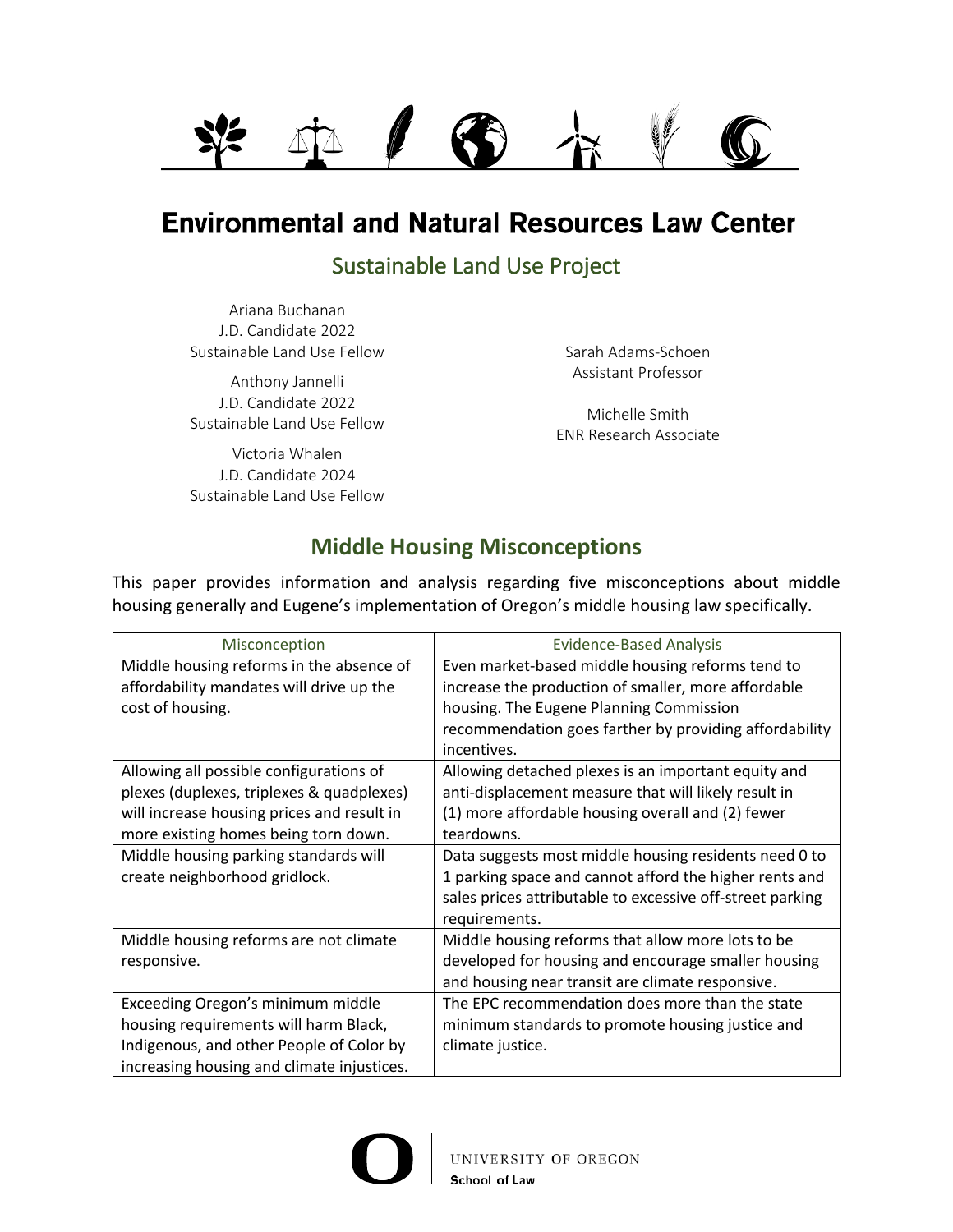Although no single land use law reform can solve the City's housing crisis, the research summarized below suggests that the Eugene Planning Commission's recommended middle housing code amendments, as compared to the state minimum standards, will probably result in more production—albeit gradually—of smaller and more affordable housing units throughout the City's neighborhoods and along major transit corridors.

#### **Misconception 1** — Middle Housing Reforms Drive Up the Cost of Housing

Analysis summary: Even market-based middle housing reforms tend to increase the production of smaller, more affordable housing. The Eugene Planning Commission recommendation goes farther by providing affordability incentives.

Middle housing reforms, like the local code amendments being developed and adopted by cities throughout Oregon in response to House Bill 2001, remove a strong regulatory preference for a single housing form: the detached single-family home on a relatively large lot. On a per-housing unit basis, this form of housing costs more to build than other forms of housing. Additionally, by dedicating more land to each unit of housing, single-family zoning constrains the supply of land available for housing development, putting upward pressure on the cost of housing.

Single-family zoning regulations also typically include many additional regulatory requirements that add to the cost to produce housing, including, for example, off-street parking requirements and minimum lot sizes. In the United States, cities tend to increase these regulatory requirements for each additional unit of housing on a lot, often without empirical evidence showing that residents of middle housing or apartments need, for example, one or two parking spaces per unit of housing. In this way, traditional zoning significantly increases the cost to build a duplex, triplex, or other forms of middle and multi-family housing to the point that, even where it is allowed, very little is built. Adjustment of regulations that unnecessarily increase the cost to develop middle housing is an essential step in promoting the development of affordable housing.

To continue, both smaller housing units and housing on smaller lots tend to cost less. Middle housing reforms that allow for the development of smaller housing units by increasing the number of units that can be developed on a lot are therefore likely to result in the development of lower-priced housing units. Additionally, even to the extent that middle housing reforms may increase the development of market-rate housing, many studies find that the removal of regulatory barriers to the production of housing decreases the cost of housing for households across income levels. Research by Breen et al. suggests that restricting supply increases housing prices and that adding supply helps make housing more affordable. The study found that this was true "even in markets where much of the new construction is itself high-end housing that most people can't afford" because "[a] lack of supply to meet demand at the high end affects prices across submarkets and makes housing less affordable to residents in lower-cost submarkets."

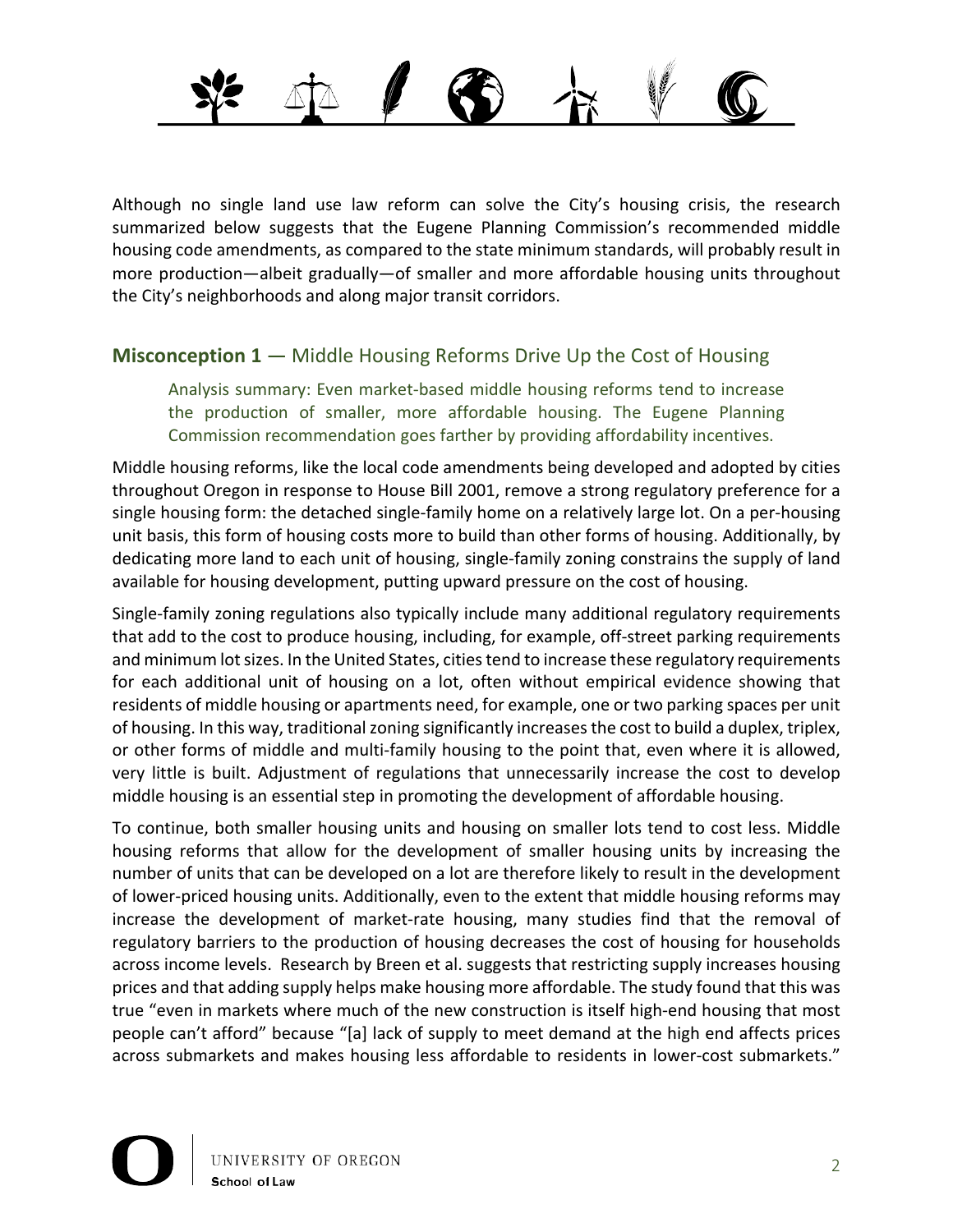This is one reason that many urban planners and economists have found that single-family zoning has driven up the cost of sales and rental housing in U.S cities.

Moreover, a study of various middle housing development scenarios in Eugene, Oregon showed maximum unit, minimum lot size, and parking requirements are factors that can make the development of rentals unviable or keep rental rates and sale prices in or above the high middlemarket range. A consulting firm working with DLCD through the rulemaking process also found that minimum off-street parking requirements, minimum lot size, and floor area ratio can significantly limit development feasibility for triplexes and quadplexes. Maximum density, maximum height, and various design standards also pose potential barriers to the feasibility of middle housing development, and especially affordable middle housing development.

#### **Sources**

Asquith, B. et al. (2020). "Supply Shock Versus Demand Shock: The Local Effects of New Housing in Low-Income Areas, FRB of Philadelphia Working Paper No. 20-07 (finding new buildings decrease nearby rents by 5 to 7 percent relative to locations slightly farther away or developed later and increase in-migration from low-income areas).

Been, V., Gould Ellen, I, O'Regan, K. (2018). "Supply Skepticism: Housing Supply and Affordability," Housing Policy Debate 29:25, 26–27 & n.3 (citing and discussing "considerable empirical evidence" that "restricting supply increases housing prices and that adding supply would help to make housing more affordable").

Chapin, B, Jia, W., Wachs, M., "Parking and Affordable Housing in San Francisco," in Parking and the City, ed. Donald Shoup (New York: Routledge 2018).

Glaeser, E. L., & Gyourko, J. (2002). "The impact of zoning on housing affordability. National Bureau of Economic Research," Working Paper 8835. http://www.nber.org/papers/w8835.

Glaeser, E. L., & Ward, B. A. (2009). "The causes and consequences of land use regulation: Evidence from Greater Boston." Journal of Urban Economics, 65(3), 265–278.

Lehe, L. (2018). "How Minimum Parking Requirements Make Housing More Expensive," Journal of Transport and Land Use 11:1.

Li, X. (2019). "Do new housing units in your backyard raise your rents?" NYU Wagner & NYU Furman Ctr. Working Papers (2019).

Mast, E. (2019). "The Effect of New Market-Rate Housing Construction on the Low-Income Housing Market." W.E. Upjohn Institute for Employment Research Policy and Research Briefs (finding that 100 new market-rate units create 70 vacancies in middle- and lower-income neighborhoods).

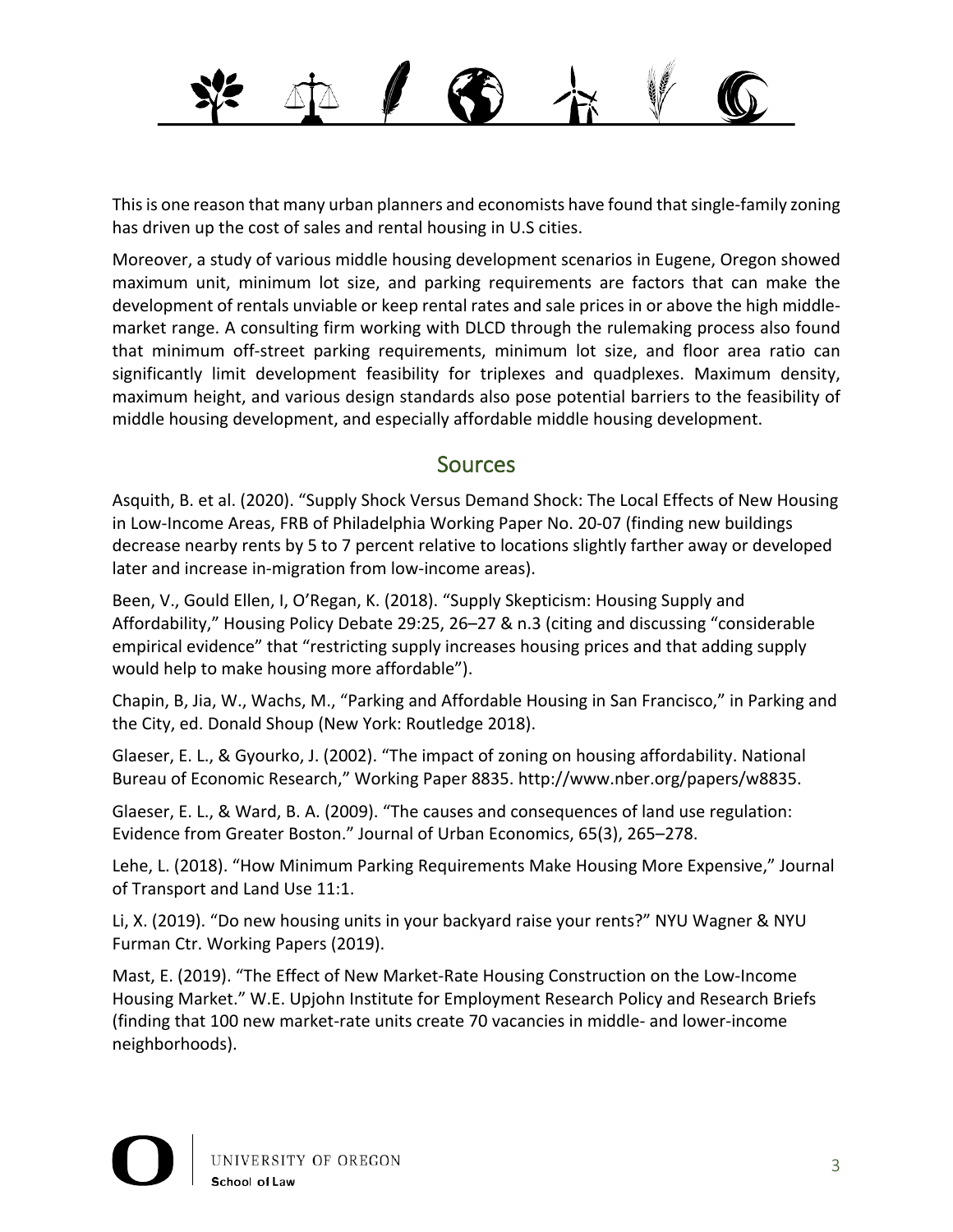### **Misconception 2** — Allowing All Possible Configurations of Plexes Will Increase Housing Prices and Result in More Existing Homes Being Torn Down

Analysis summary: Allowing detached plexes is an important equity and antidisplacement measure that will likely result in (1) more affordable housing overall and (2) fewer teardowns

Oregon's middle housing law does not provide direct incentives for the production of middle housing. Rather, the law removes regulatory barriers that have contributed to middle housing not being built even when housing is in demand.

Regulatory restrictions on housing form generally increase construction costs and decrease the number of lots that can accommodate housing development—which is why the state model code encourage cities to allow all configurations of plexes subject only to objective siting and design standards that do not unreasonably delay or add costs to the development of the middle housing type. The state model code definitions of duplex, triplex, and quadplex (which allows side-by-side attached, stacked, and detached configurations) make production of duplexes and other plexes more likely by removing restrictions that tend to increase the cost to build plexes and decrease the number of lots on which plexes may be built.

As a result, although detached housing typically costs more than attached housing, definitions of plexes that allow all configurations allow for production of more housing, which studies show will put downward pressure on sales and rental prices.

By allowing all configurations of plexes, the state model code also removes a potential regulatory incentive to tear down existing housing. For example, by allowing detached duplexes, a property owner who wants to convert an existing detached garage or ADU into a duplex can do so without the expense and waste of tearing down an existing structure. Likewise, property owners who want to use their existing property to develop a duplex or other plex, can keep their existing home intact and add the other plex units. Thus, even in situations where the lot layout or size of an existing home make a duplex conversion or addition of an attached unit impossible or undesirable, property owners who want to build a duplex or other plex can do so without removing or even altering their existing home.

A code that allows homeowners to convert existing accessory structures (like garages, studios, ADUs) into one or more units of a plex, even if these structures are not attached to the existing home, also allows for plex construction at significantly lower costs. For example, rather than spending a couple hundred thousand dollars or more to construct a new attached duplex, a homeowner can convert an existing structure on the property to a detached duplex unit at significantly lower cost. In fact, by letting a detached unit count as half of a duplex, even homeowners who cannot afford the cost of a conversion or new building, "could take

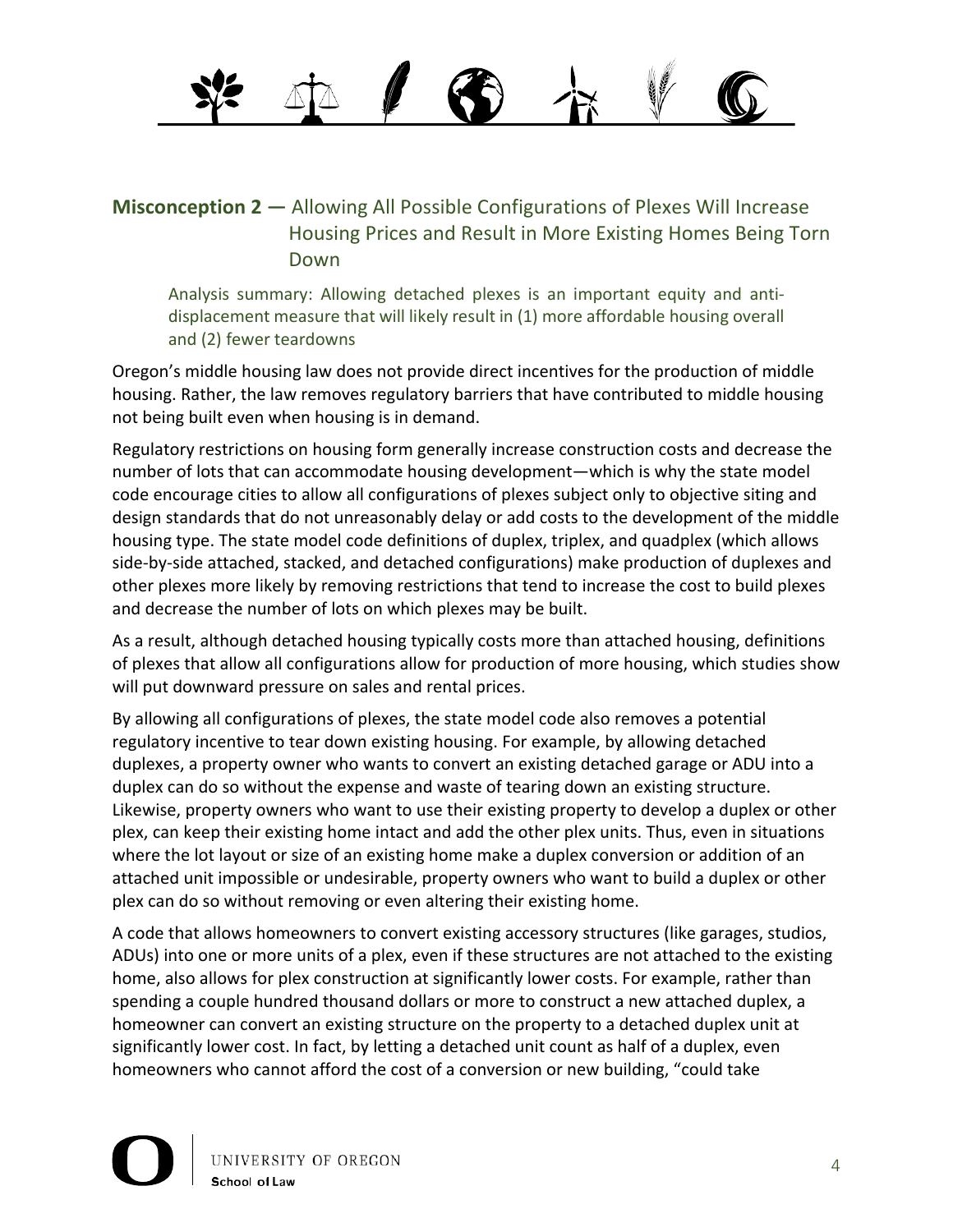

advantage of Senate Bill 458, Oregon's middle-housing lot split bill, and finance construction of a backyard home simply by selling it to its future resident, who could take out a conventional mortgage to pay for the job." (Anderson 2022.)

Definitions of plexes that include all possible configurations further the State Planning Goal

10, which requires cities to provide "adequate opportunities" for housing in their community, based on community needs. Communities like Eugene have an acute housing crisis. By adopting a definition that allows all possible configurations of plexes, the state model code definition and cities that adopt that definition remove regulatory barriers that limit the production of needed housing.

## Sources

Model Code for Large Cities, Or. Admin. R. 660-046-0010(4), Exhibit B, ch.1(B) (defining duplex, triplex, and quadplex as two, three, and four dwelling units "on a lot or parcel in any configuration," respectively) and Figures 7–8, 11 & 13 (illustrating detached configurations).

Or. Admin. R. 660-046-0020 (providing that medium or large cities may define duplex to include detached dwelling units and large cities may define triplexes and quadplexes to include any combination of attached or detached dwelling units).

Adams-Schoen, S., Sullivan, E. (2021). "Reforming Restrictive Residential Zoning: Lessons from an Early Adopter," J. of Affordable Housing & Comm. Dev. L. 30:161.

Anderson, M. (January 5, 2022). "Backyard Homes are Great for Owners of Small Homes," Sightline, https://www.sightline.org/2022/01/05/backyard-homes-are-great-for-owners-ofsmall-homes/.

Hewitt, B., Bump, T. and Saucedo-Andrade, O. (Feb. 18, 2021). "Memo: Evaluation of Middle Housing Development Potential in Eugene," ECONorthwest.

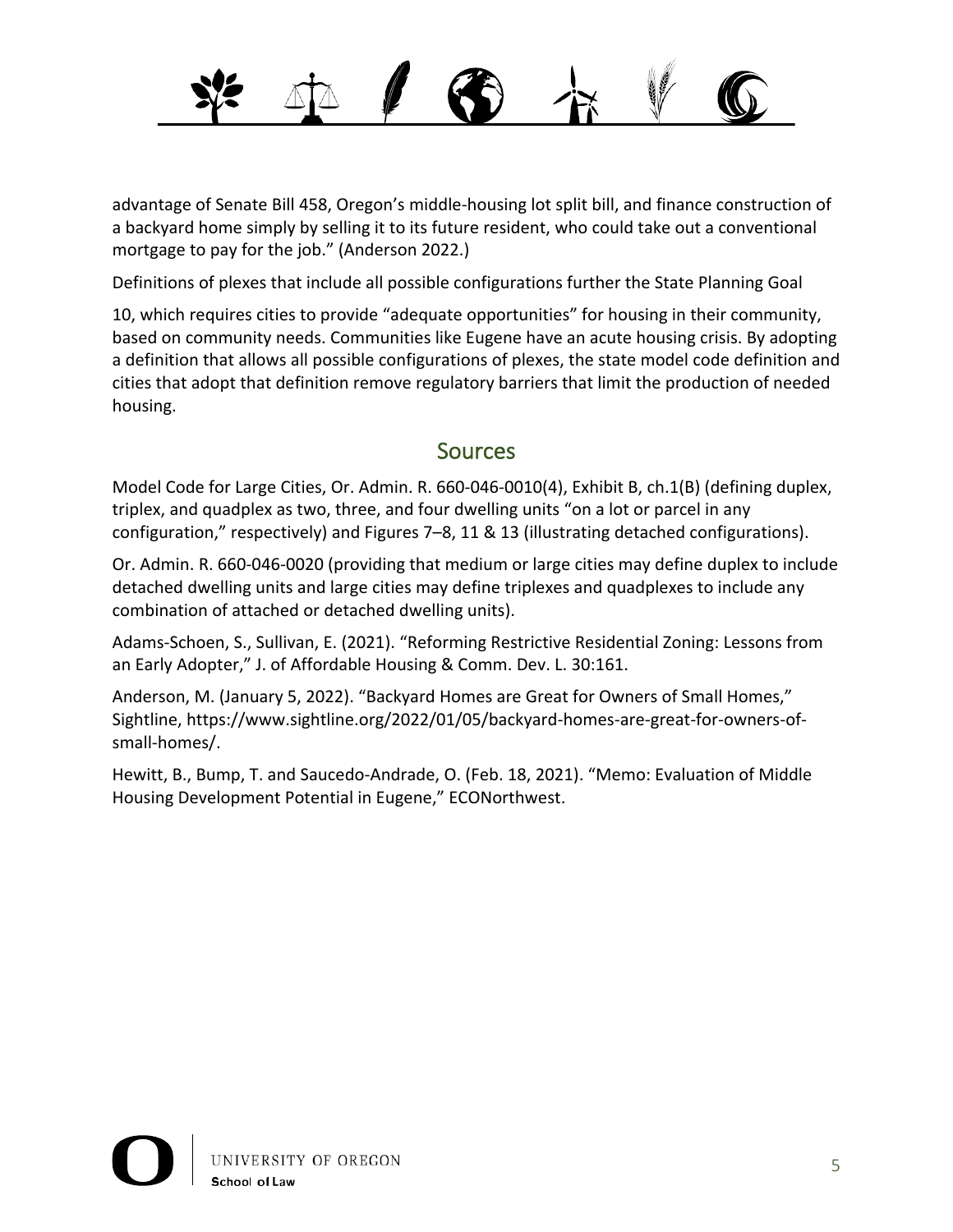#### **Misconception 3** — Middle Housing Parking Standards Will Create Neighborhood Gridlock

Analysis summary: Data suggests most middle housing residents need 0 to 1 parking space and cannot afford the higher rents and sales prices attributable to excessive off-street parking requirements.

Amendments to residential off-street parking requirements tend to be controversial implicating issues related to affordability, development costs, climate change, and the real and perceived potential to increase congestion.

Parking demand data suggests that many concerns about congestion related to middle housing are misplaced. Although fewer than 10 percent of U.S. households are zero-vehicle, and most U.S. households own more than one car, households that are likely to live in middle housing are significantly more likely to be zero-or one-vehicle households. Indeed, a study by the US Department of Transportation found that renter households were almost six times as likely as non-renter households to have zero vehicles, households living in condominiums or apartments were almost five times as likely as households living in non-apartment dwellings to have zero vehicles, and households in urban areas were more than twice as likely as those in rural areas to have zero vehicles.

As part of the HB 2001 rulemaking, DLCD researched parking demand and cost impacts of offstreet parking requirements. For all cities, many smaller households and rentals have zero or one car, and off-street parking requirements create an additional cost that these households must bear with no benefit either to the household or the community at large. This represents what economists refer to as deadweight loss or lost economic efficiency. Unlike taxes, which can be reinvested to offset deadweight loss imposed by the tax, parking requirements do not raise revenue to reinvest, so the deadweight loss imposed by parking mandates is borne entirely by households and housing producers.

Regarding the significant costs related to off-street parking minimums, the DLCD study reported that "nationwide, the cost of garage parking to renter households is approximately \$1,700 per year or an additional 17% of a housing unit's rent. One parking space per unit increases costs by approximately 12.5%, and two parking spaces can increase costs by up to 25%. This effect is more pronounced for lower priced housing."

The study also found that minimum off-street parking requirements incentivize developers to build larger, less affordable housing.

The Planning Commission's recommended code adopts the state maximum of 1 off-street parking area per unit for duplexes, rowhouses and cottage clusters, and between 1 and 4 spaces per lot for triplexes and quadplexes depending on lot size, with three exceptions. To incentivize

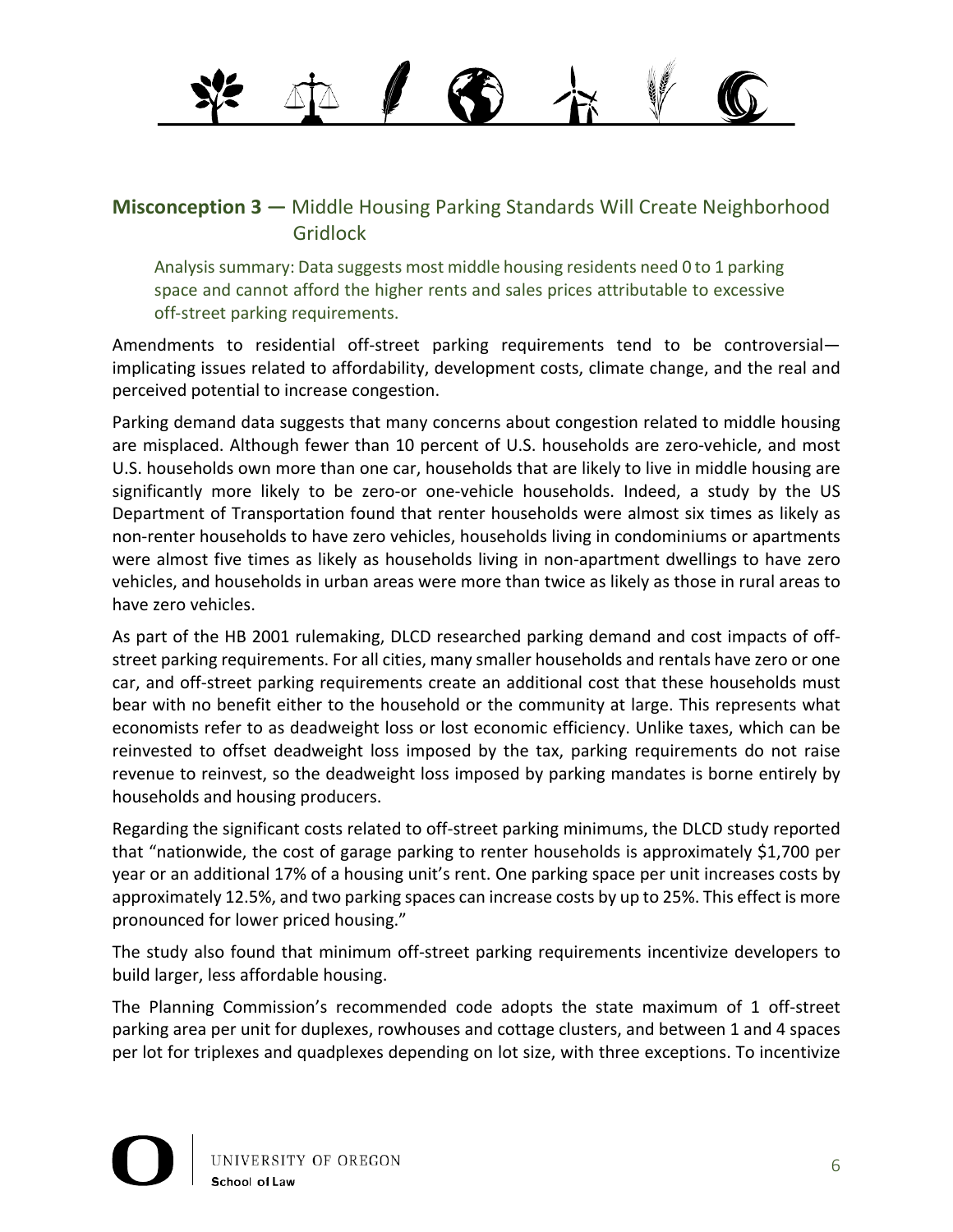

the development of more affordable and climate-responsive housing, the EPC recommended code eliminates the off-street parking requirement when:

- At least 50% of middle housing units are for low-income occupants,
- A dwelling is less than 900 square feet, or
- Middle housing is within the buffer of a Frequent Transit Route.

#### **Sources**

Am. Ass'n Of State Hwy. & Transp. (2021) "Officials, Commuting in America: The National Report on Commuting Patterns and Trends" (in 2017, 8.6% of U.S. households were zerovehicle households, but more than 75% of households with incomes in the bottom quartile were zero-vehicle households).

Adams-Schoen, S., Sullivan, E. (2021). "Reforming Restrictive Residential Zoning: Lessons from an Early Adopter," J. of Affordable Housing & Comm. Dev. L. 30:161.

Chapin, B, Jia, W., Wachs, M., "Parking and Affordable Housing in San Francisco," in Parking and the City, ed. Donald Shoup (New York: Routledge 2018).

Hanson, B. (n.d.). Chapter 3.1 "Development Patterns and Infill: Parking Maximums," Sustainable Development Code, https://sustainablecitycode.org/brief/parking-maximums- $7/$ # ednref4.

Lehe, L. (2018). "How Minimum Parking Requirements Make Housing More Expensive," Journal of Transport and Land Use 11:1.

Manville, M. & Pinski, M. (2020). "Parking Behavior: Bundled Parking and Travel Behavior in American Cities," Land Use Policy 91:103853.

Or. Dep't of Land Conservation & Dev. (2020). "Parking and Middle Housing: Analysis of Demand and Impacts –Implications for Middle Housing Rulemaking."

U.S. Dep't of Transportation, Bureau of Transportation Statistics (2011). "Household, Individual, and Vehicle Characteristics."

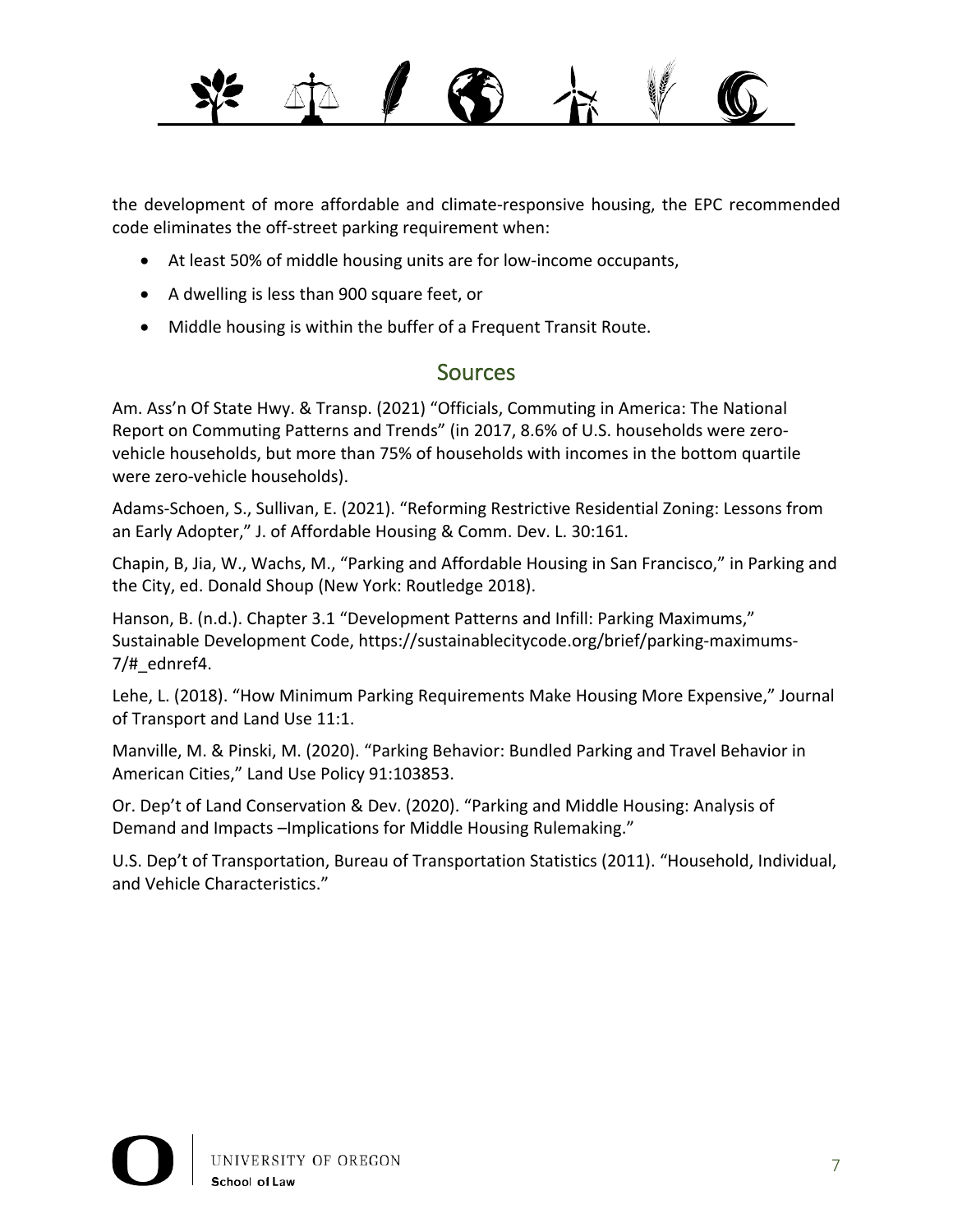**Misconception 4** — Middle Housing Reform Is Not Climate-Responsive

Analysis summary: Middle housing reforms that allow more lots to be developed for housing and encourage smaller housing and housing near transit are climate responsive. The EPC recommended code is more climate responsive than the state middle housing minimum standards.

Many aspects of middle housing reform help a community to reduce its per capita emissions. For example:

- Traditional single-unit zoning regulations (i.e., single-family zoning regulations) devote large areas of land to the least energy efficient form of housing. By removing regulatory prohibitions on the development of other housing forms, middle housing reforms facilitate the development of more energy-efficient forms of housing.
- By decreasing the amount of land needed to develop housing (for example, by allowing development of more than one housing unit per lot, decreasing minimum lot sizes, and decreasing the amount of land that must be devoted to parking cars), middle housing reforms help prevent urban sprawl.
	- o Urban sprawl is a key driver of climate change.
	- $\circ$  Urban sprawl increases the distance that residents typically travel by car for work, school, and other activities. Individual vehicle usage is a major driver of climate change because of automobiles' high carbon dioxide emissions.
	- o Urban sprawl also contributes to the destruction of forest, prairie and agricultural lands that, when left intact, sequester carbon.

In addition to the climate-mitigating benefits of middle housing generally, the Planning Commission recommendation includes at least three provisions that will help Eugene decrease its carbon footprint even more.

- 1. The EPC recommendation includes incentives to develop middle housing near frequent transit routes. These incentives promote access to and use of public transportation and reductions in individual vehicle usage. Studies show that proximity to public transit routes results in: increased use of public transit, fewer individual vehicle trips, and fewer miles traveled. Public transportation produces significantly lower gas emissions per passenger mile.
- 2. The EPC recommendation includes incentives to develop smaller middle housing. Smaller forms of housing typically have smaller carbon footprints in terms of perhousehold energy use. Additionally, by more efficiently using urban land,

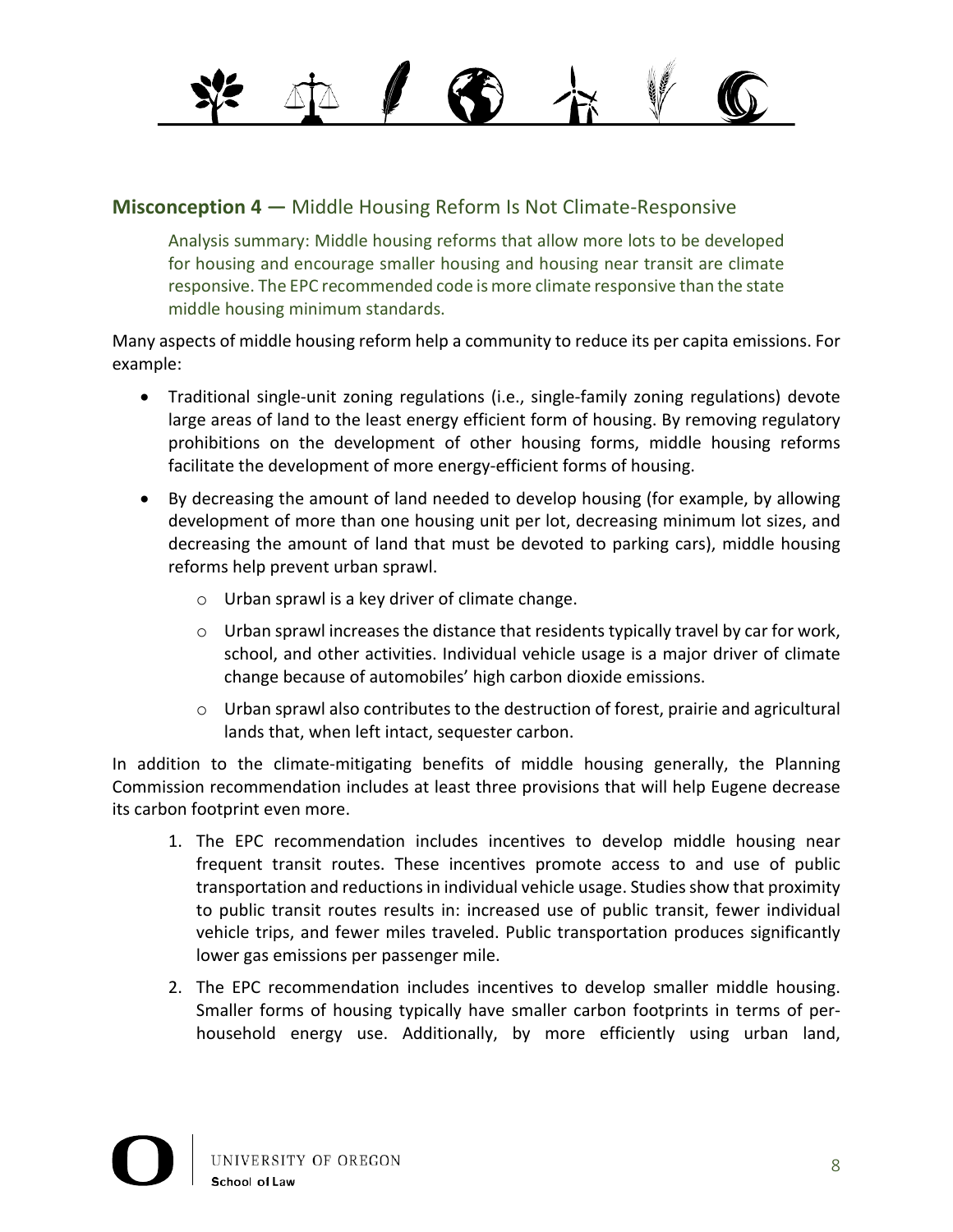communities avoid sprawl and the vehicle emissions, pollution, and loss of open space lands that accompany sprawl.

3. The EPC recommendation allows for development of middle housing with zero required off-street parking spaces if the middle housing is small, affordable or near transit routes. As discussed above, elimination of regulatory off-street parking requirements encourages development of smaller, more affordable units; aligns with many households preferences; leads to less sprawl; and incentivizes the use of lesscarbon intensive modes of transportation.

#### **Sources**

Hess, D.B. "Repealing Minimum Parking Requirements in the Green Code in Buffalo: New Directions for Land Use and Development," in Parking and the City, ed. Donald Shoup (New York: Routledge, 2018).

Pendall, R. (2021). "Growth + Climate Emergency: We're already too late getting ready. Exclusionary zoning makes matters worse." Urban Affairs Rev. 57(1):284-297.

Tian, G., et al. (2016). "Trip and Parking Generation at Transit-Oriented Developments: A Case Study of Redmond TOD, Seattle Region." Transportation 44(5): 1235-1254.

US EPA, "Greenhouse Gas Emissions from a Typical Passenger Vehicle", March 2018.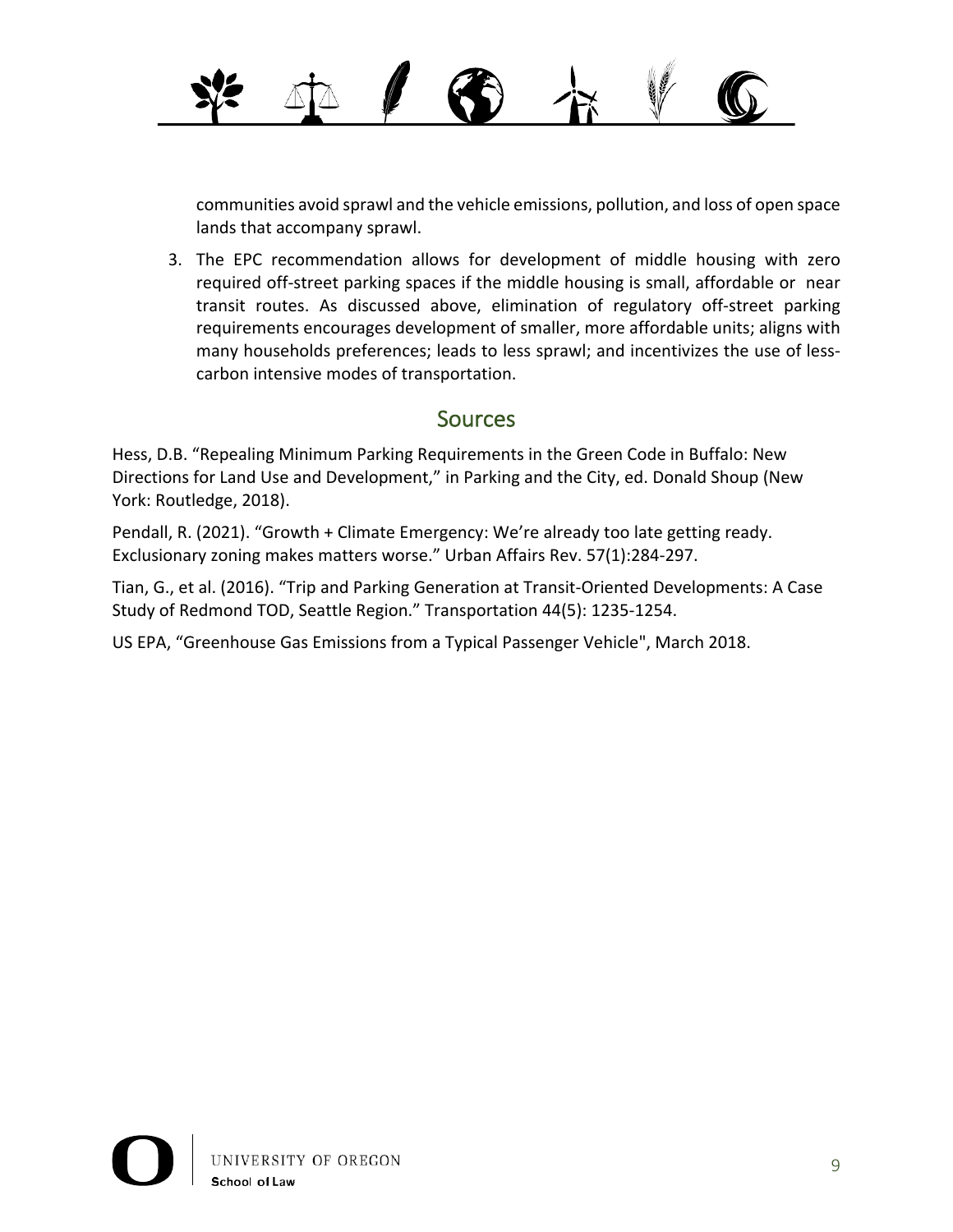#### **Misconception 5** — Going Above and Beyond Minimum State Requirements Will Harm BIPOC Groups and Climate Justice

Analysis summary: The EPC recommended code does more than the state minimum standards to promote housing justice and climate justice.

Repeatedly throughout the history of American zoning law, courts have upheld exclusionary residential zoning laws. The courts have found that municipalities have a legitimate public welfare interest in preserving the quality of life by excluding any residential neighborhood land uses that are incompatible with the engrained pastoral ideal of the American family living in a detached home with a wide lawn on a quiet, tree-lined street. The flipside of the myth of the peaceful and ordered rural or suburban neighborhood is a loosely veiled racist trope that stigmatizes Black spaces as urban, crime-ridden, and impoverished—a powerful myth that dehumanizes those who live in dense, less restrictively zoned neighborhoods and in multifamily housing. These myths cast the residents of dense, multifamily neighborhoods—who are disproportionately lower-income people and People of Color—as an existential threat to the American family. The Supreme Court's seminal 1926 land use decision, *Village of Euclid v. Ambler Realty Co.,* relied on this trope when it found that the multi-family residences of people who could not afford to live in a single-family detached home constituted land uses that were incompatible with residential land uses. The Court described multi-family housing, and, by default, those who lived in multi-family housing as "mere parasite[s]" that, in a residential neighborhood, "come very near to being nuisances." On this basis, the Court found that segregating multi-family and detached single-family residences promotes the public welfare, by among other things, preserving the residential character of neighborhoods and their desirability as a place of detached residences.

For those of us who work in land use planning and zoning, real estate law, and local government law, our fields provide abundant opportunities to work to dismantle structural racism and contribute to the creation and preservation of racially just communities. Exclusionary zoning and other related local laws have been used since their inception to exclude low-income Americans, Black Americans, immigrants, and other People of Color from affluent White neighborhoods, parks and pools, schools, and from access to wealth, opportunity, and safety. Research indicates that exclusionary zoning of well-resourced neighborhoods has entrenched racial segregation by pricing low-income and BIPOC groups out of opportunities to build equity through homeownership, access to higher-paying jobs, and access to well-funded school districts.

Unfortunately, the problem goes beyond economic disadvantages and lack of opportunity. Lowincome and other disadvantaged communities are particularly challenged by climate change because of pre-existing vulnerabilities, including environmental racism, systemic racism, and historical traumas. To illustrate just one example of the disregard for the health and dignity of people who live in less restrictive residential zones, an environmental justice investigation in

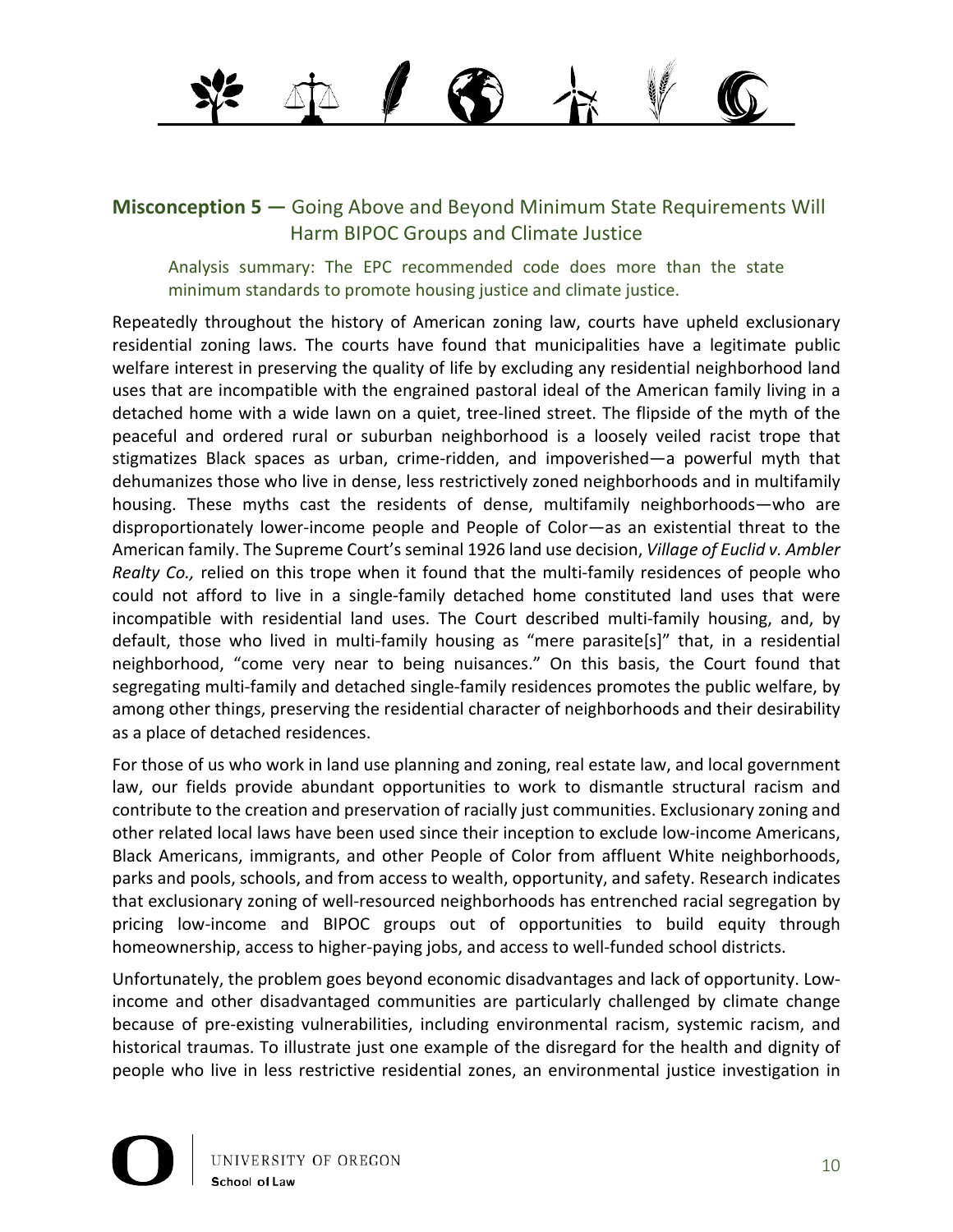

2011-2012 found that 99% of toxic air emissions in Eugene are released in one zip code, a zip code that was home to the Eugene area's first Black community after the city razed their Ferry Bridge neighborhood and continues to be home to a larger concentration of People of Color and low-and very-low-income households. Data showed, not surprisingly, that the people who live in this zip code suffer higher rates of respiratory illnesses, cancer, and neurological symptoms; schoolchildren were percent more likely to have asthma; families were burdened with higher medical costs; parents and children missed more work and school, and more. Moreover, the neighborhood was considered a food desert, an area with no county health care centers, an area with more brownfield sites and less vegetation, and a disproportionate lack of access to public transportation.

In short, decades of preferential treatment of single-unit housing have led to the inflation of housing prices, the hoarding of wealth and opportunity, and inequitable economic and environmental outcomes based on race and socioeconomic status. Requiring cities in Oregon to permit small-scale multi-unit and smaller, more affordable single-unit housing in all neighborhoods moves away from exclusionary zoning that has plagued American cities and offers the possibility of more diverse housing and neighborhoods.

#### **Sources**

Adams-Schoen, S. (2020). "Dismantling Segregationist Land Use Controls." Zoning and Planning L. Reports 43:8.

Adams-Schoen, S., & Sullivan, E. (2021). "Reforming Restrictive Residential Zoning: Lessons from an Early Adopter." J. of Affordable Housing & Comm. Dev. L. 30:161.

Bassett, E., Zoning (National Municipal League 1922).

*Euclid v. Ambler Realty Co.*, 272 U.S. 365, 47 S. Ct. 114 (1926).

Glaeser, E. L., & Gyourko, J. (2002). "The impact of zoning on housing affordability. National Bureau of Economic Research," Working Paper 8835. http://www.nber.org/papers/w8835

Glaeser, E. L., & Ward, B. A. (2009). "The causes and consequences of land use regulation: Evidence from Greater Boston." Journal of Urban Economics, 65(3), 265–278.

Goetz, E. G. (2019, June 5). "Democracy, exclusion, and white supremacy: How should we think about exclusionary zoning?" Urban Affairs Review.

Goetz, E. G., Williams, R. A., & Damiano, A. (2020). "Whiteness and urban planning." Journal of the American Planning Association, 86(2), 142–156.

Hirt, S. (2013). "Home, Sweet Home American Residential Zoning in Comparative Perspective." J. Plan. Educ. and Rsch. 33:1.